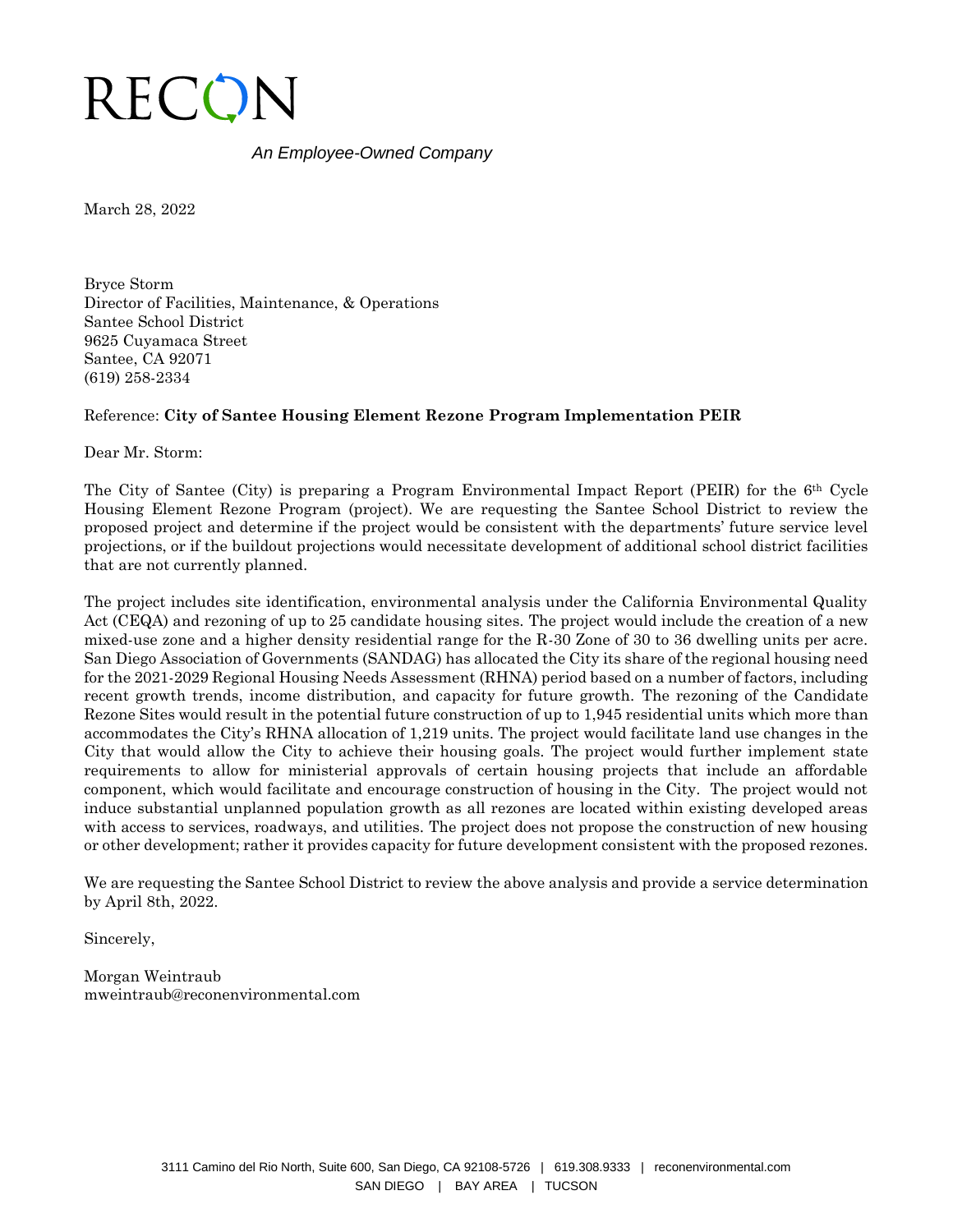

## *An Employee-Owned Company*

March 28, 2022

Katy Wright Executive Director, Facilities Management Grossmont Union High School District 1100 Murray Drive El Cajon, CA 92020 (619) 644-8000

#### Reference: **City of Santee Housing Element Rezone Program Implementation PEIR**

Dear Mr. Storm:

The City of Santee (City) is preparing a Program Environmental Impact Report (PEIR) for the 6th Cycle Housing Element Rezone Program (project). We are requesting the Grossmont Union High School District to review the proposed project and determine if the project would be consistent with the departments' future service level projections, or if the buildout projections would necessitate development of additional school district facilities that are not currently planned.

The project includes site identification, environmental analysis under the California Environmental Quality Act (CEQA) and rezoning of up to 25 candidate housing sites. The project would include the creation of a new mixed-use zone and a higher density residential range for the R-30 Zone of 30 to 36 dwelling units per acre. San Diego Association of Governments (SANDAG) has allocated the City its share of the regional housing need for the 2021-2029 Regional Housing Needs Assessment (RHNA) period based on a number of factors, including recent growth trends, income distribution, and capacity for future growth. The rezoning of the Candidate Rezone Sites would result in the potential future construction of up to 1,945 residential units which more than accommodates the City's RHNA allocation of 1,219 units. The project would facilitate land use changes in the City that would allow the City to achieve their housing goals. The project would further implement state requirements to allow for ministerial approvals of certain housing projects that include an affordable component, which would facilitate and encourage construction of housing in the City. The project would not induce substantial unplanned population growth as all rezones are located within existing developed areas with access to services, roadways, and utilities. The project does not propose the construction of new housing or other development; rather it provides capacity for future development consistent with the proposed rezones.

We are requesting the Grossmont Union High School District to review the above analysis and provide a service determination by April 8th, 2022.

Sincerely,

Morgan Weintraub mweintraub@reconenvironmental.com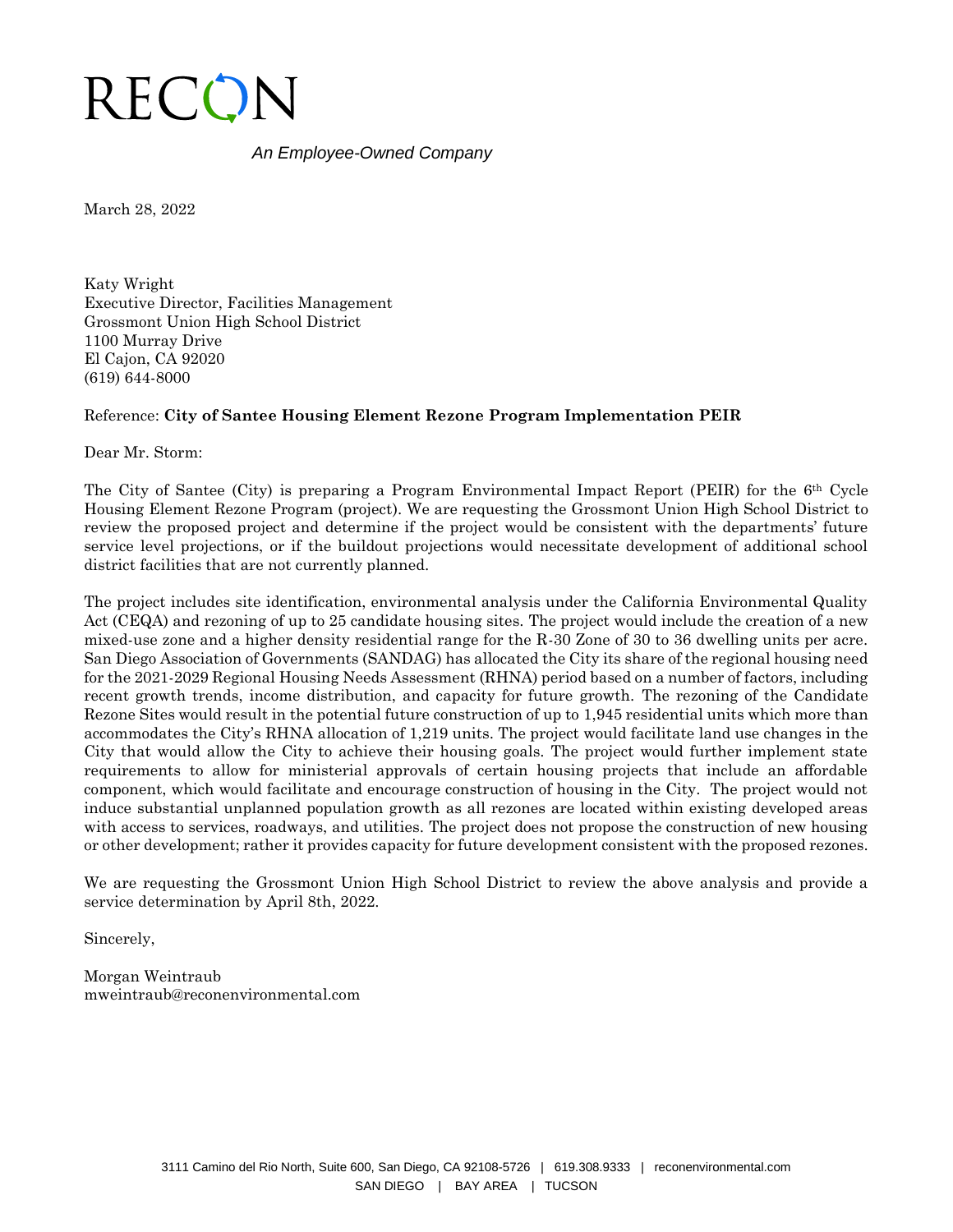| From:    | Bryce Storm<br><br><br><br><br><br>Storm@santeesd.net> |
|----------|--------------------------------------------------------|
| Sent:    | Tuesday, April 12, 2022 2:06 PM                        |
| To:      | Morgan Weintraub                                       |
| Cc:      | Theresa Carolan                                        |
| Subject: | [External] (PEIR) Santee School District               |

Good afternoon,

The District is in receipt of your company's letter regarding rezoning of certain land within the jurisdiction of the District with an estimated impact of 1,945 new residential units ("New Housing"). Based on the District's current student generation rate (SGR), the District estimates the New Housing will generate an additional 495 students. Under current circumstances, the District can accommodate the students generated from the New Housing across all nine (9) of its schools. However, it is important to note that enrollment and capacity conditions are subject to change in the future, thereby possibly prompting the need for additional school facilities to accommodate the New Housing.

Thank you,

Bryce Storm Director of Facilities, Maintenance & Operations Santee School District 9880 Riverwalk Dr. Santee Ca. 92071 Cell (619) 227-3220 Office (619) 258-2334 Bryce.storm@santeesd.net